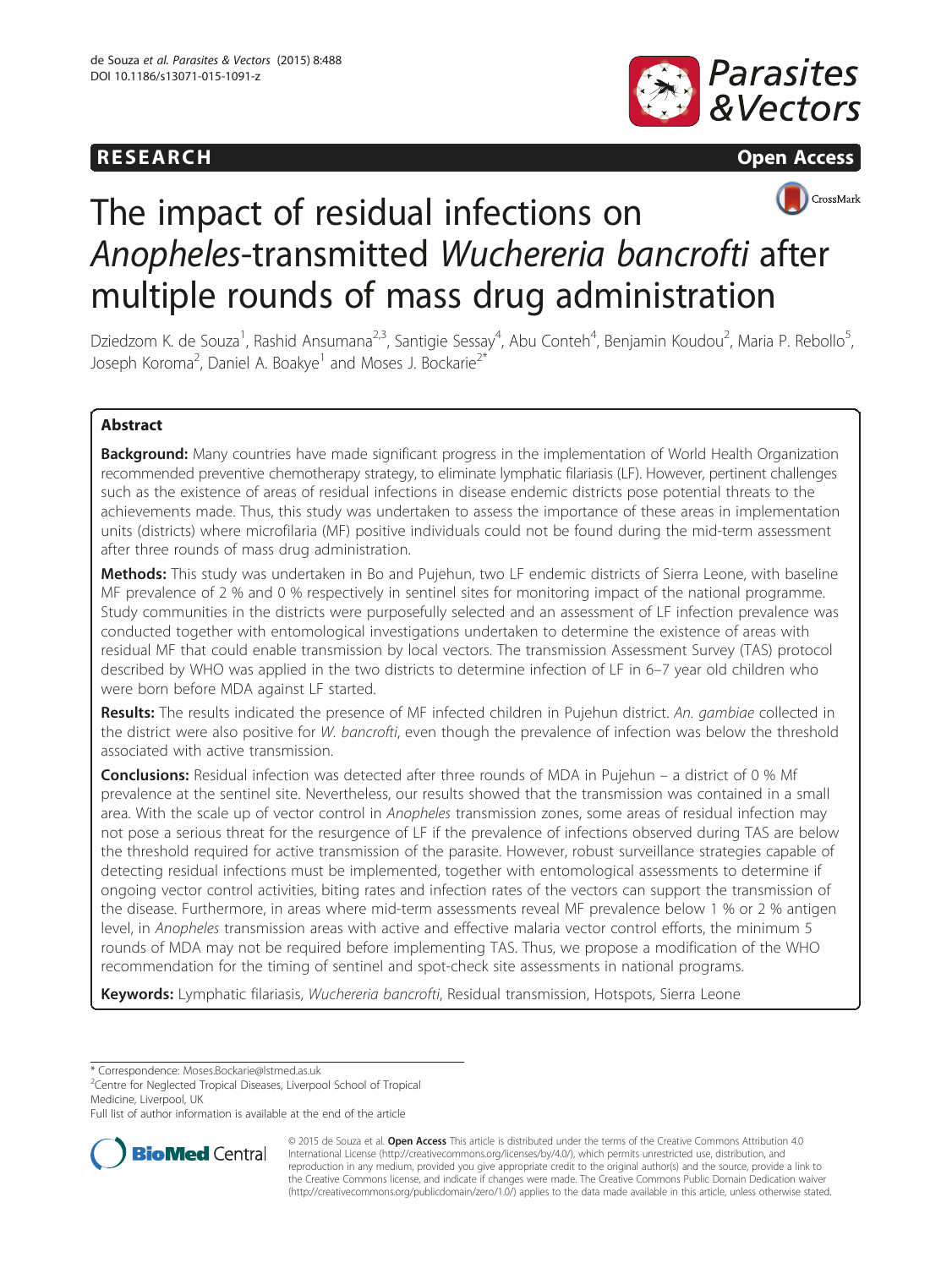#### Background

The Global Program to Eliminate Lymphatic Filariasis (GPELF) targets the elimination of LF as a public health problem by the year 2020, through mass drug administration (MDA) in endemic implementation units (IU), with the aim of interrupting transmission and stopping the spread of infection in all endemic areas. [\[1\]](#page-6-0). While many countries have made significant progress in reducing transmission intensity and incidence of infection through community-wide treatments, there remain significant programmatic challenges to interrupting parasite transmission. These include effective implementation of the preventive chemotherapy strategy in urban settings, [\[2, 3\]](#page-6-0) and the existence of areas of residual infection [\[4](#page-6-0)–[6](#page-6-0)] that may precipitate the spread of infection after the conditions for stopping MDA have been met [\[7, 8](#page-6-0)].

Implementing MDA is a critical challenge for the GPELF, especially in countries affected by conflict. Among the four LF endemic countries (Sierra Leone, Liberia, Guinea and Cote d'Ivoire) recently affected by conflict in West Africa, only Sierra Leone was implementing MDA (with Ivermectin and Albendazole) in 2011. All 14 districts in Sierra Leone were endemic for LF antigen before MDA started in 2008 [\[9, 10\]](#page-6-0). Nevertheless, after three rounds of treatment (2008–2010), a midterm progress evaluation following WHO guidelines revealed that the microfilaria prevalence in people five years and older was reduced to 0 % in five districts [[9](#page-6-0)]. The other nine districts had microfilaria (MF) prevalence below 1 % in sentinel sites with the exception of one district. The overall average MF prevalence, before and after the three MDAs, were 2.4 % and 0.3 % respectively [[9\]](#page-6-0).

LF and onchocerciasis are co-endemic in 12 of the 14 districts in Sierra Leone. Prior to the initiation of MDA for LF in Sierra Leone in 2007, many people in the implementation units co-endemic for both diseases had received more than 5 rounds of treatment with Ivermectin through the community directed intervention (CDI) implemented by the African Programme for Onchocerciasis Control (APOC) [[11](#page-6-0)]. Treatment for onchocerciasis and, scaling up of bed net distribution in Sierra Leone [[12](#page-6-0), [13](#page-6-0)] may have impacted LF prevalence because Ivermectin alone is also effective against LF [\[14](#page-6-0)–[16\]](#page-6-0), and treated bed nets dramatically reduce exposure to mosquito bites [\[17\]](#page-6-0). Furthermore, in Sierra Leone as in other countries in West Africa, LF is transmitted solely by the malaria carrying Anopheles mosquitoes [[18](#page-6-0)]. Anopheles-transmitted LF is highly focal [[19](#page-6-0)–[21](#page-6-0)] and synchronous with intense malaria transmission [[21](#page-6-0), [22\]](#page-6-0). Malaria control efforts targeting Anopheles mosquitoes therefore have the potential to significantly impact on LF transmission in West Africa, as was possibly the case in the interruption of LF transmission in Togo [\[23](#page-6-0)].

WHO recommends that a Transmission Assessment Survey (TAS) to determine when to stop MDA be carried

out when an implementation unit (District) has completed five effective rounds of annual MDA and the prevalence of MF is less than 1 % in all sentinel and spot check sites in the districts [[24\]](#page-6-0). TAS is based on antigenemia prevalence (in children) that may persist after transmission has been interrupted. Interpretation of these endpoints is also confounded by the size of the evaluation unit, focality of the disease and movement of infected individuals from endemic areas to non-endemic areas. Despite the fact that Sierra Leone had only implemented three effective rounds of MDA for LF, this study was undertaken to investigate the significance of residual infections for the outcome of TAS in areas of Anopheles-transmitted LF previously treated with Ivermectin, and with active vector control activities.

#### **Methods**

#### Ethics statement

Approval for the study was obtained from the ethics review committee of the Liverpool School of Tropical Medicine and the Ministry of Health – Sierra Leone. Prior to conducting the survey and obtaining informed consent, repeated community meetings were held in all of the villages to communicate the purposes of the study and answer questions at the individual and community level. Informed consent to participate in the study was obtained from all individuals 18 years or older. Consent was obtained from a parent or guardian of younger individuals. Informed consent was also received from mosquito collectors, 18 years and above, after which they were trained in safe and scientifically reliable mosquito collection. Consent was also sought from the head of the households where mosquito sampling was carried out.

For the Transmission Assessment Surveys (TAS), the communities where the schools were located were informed of the purpose of the study, in their local language. Due to low literacy rates, informed oral consent was obtained from the community leaders, as well as parents and guardians of each child participating in the study. The names of consenting parents and their children were recorded, and only the principal investigators of the study had access to this information. The data was analysed and reported, to exclude any directly identifiable information, in order to maintain the anonymity of the parents and children.

#### Study sites

This study was conducted in the Pujehun and Bo Districts of Sierra Leone. Bo town is the second largest city and an important mining centre in Sierra Leone, whereas Pujehun is a less populated, semi-urban area. These districts are located in the rainforest area in the Southern Province, with farming as an important socio-economic activity. Baseline MF (2007–8) and midterm (2011) surveys failed to identify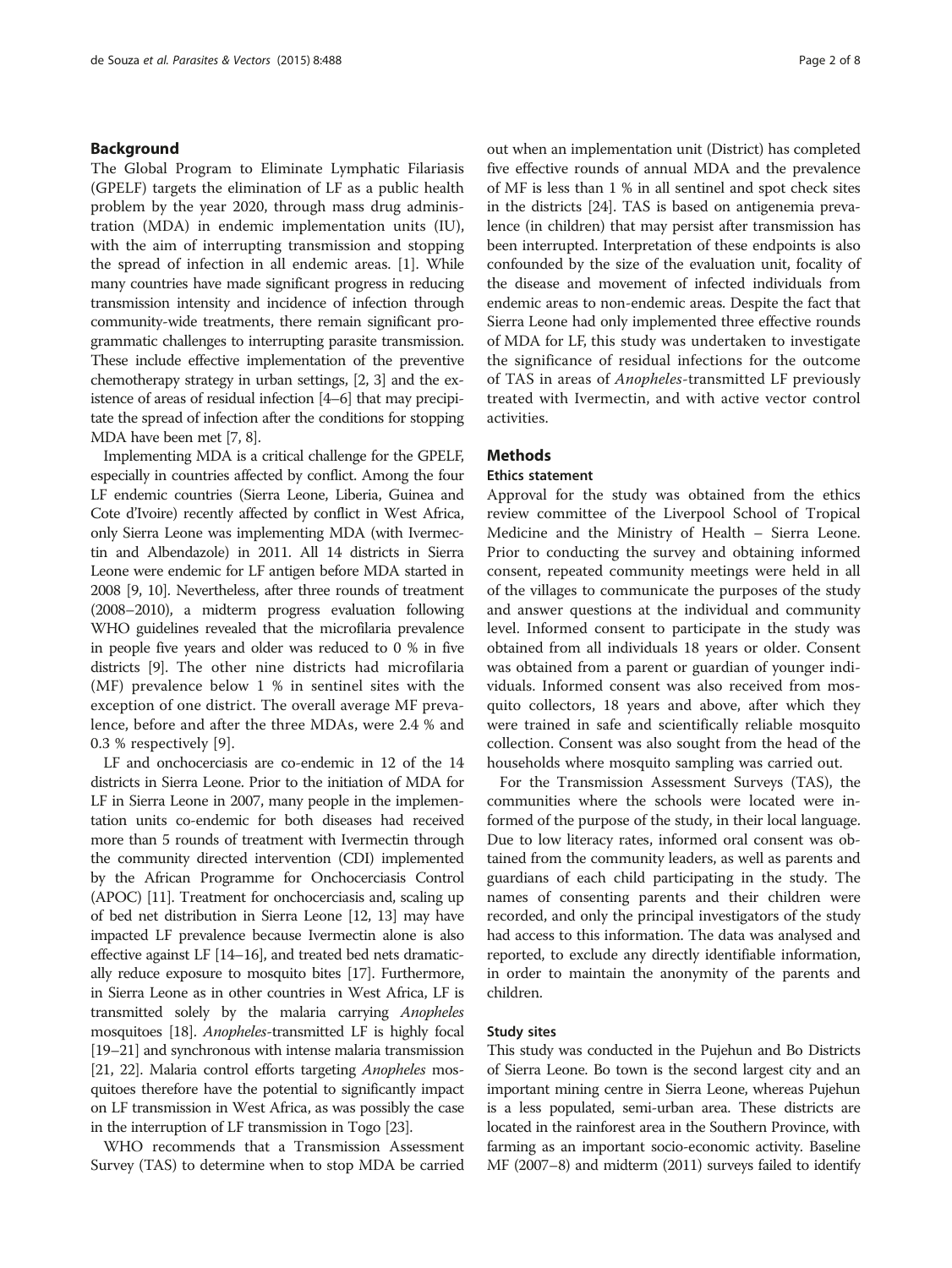| District | Site            | Females | Males | <b>Total Tested</b> | ICT Positive (%) |
|----------|-----------------|---------|-------|---------------------|------------------|
| Pujehun  | Sahn Malem      | 124     | 226   | 350                 | 0(0.0)           |
|          | Karlu*          | 188     | 162   | 350                 | 1(0.3)           |
|          | Gbondapi        | 192     | 158   | 350                 | 3(0.9)           |
|          | Sumbuya Bessima | 31      | 32    | 63                  | 0(0.0)           |
|          | Kondorwahun     | 65      | 92    | 157                 | 0(0.0)           |
|          | Vaama*          | 144     | 127   | 271                 | 1(0.4)           |
|          | Total           | 744     | 797   | 1542                | 5(0.3)           |
| Bo       | Njala Komboya   | 164     | 186   | 350                 | 3(0.9)           |
|          | Nyandeyama      | 144     | 183   | 327                 | 6(1.8)           |
|          | Nengbema*       | 153     | 197   | 350                 | 0(0.0)           |
|          | Mendewa         | 126     | 160   | 286                 | 0(0.0)           |
|          | Total           | 587     | 726   | 1313                | 9(0.7)           |

<span id="page-2-0"></span>Table 1 Surveillance for LF in study sites in Pujehun and Bo Districts. \*Schools in these communities were part of the TAS survey

any MF positive individual in one of the two districts studied (Pujehun), which was maintained in this district, and the number of MF positive individuals in the second district (Bo) reduced from 2.0 % to zero after three rounds of MDA [[9](#page-6-0), [10](#page-6-0)]. Communities in the districts were visited to assess their sizes and distances from the district capitals, in order to plan the entomological investigations. The number of households was determined from the community data. Based on this information study communities were purposefully selected to maximize the collection of mosquitoes, taking into consideration logistic demands. Six communities in the Pujehun Districts and four communities in the Bo District were selected for the study (Table 1). The coordinates of the communities and distance from the district capital were recorded using a Garmin Handheld GPS. The map of the study communities was drawn in ArcGIS version 10 (ESRI).

#### Sample collection

Assessment for LF prevalence was conducted in the study communities using the Binax Now ICT card. Altogether, 1542 individuals were surveyed in the Pujehun District while 1313 individuals were surveyed in the Bo District. Samples were collected from individuals aged between 6–65 years of age.

Entomological surveys were also undertaken to determine the existence of active transmission in study areas, and also study the importance of local transmission. Thus, mosquitoes were collected using the Pyrethrum Spray method, Exit Traps and Human Landing Collections, and processed as previously described [[25](#page-6-0)]. Briefly, DNA was extracted from pooled mosquitoes using the Qiagen DNeasy tissue kit (Qiagen CA) extraction method. This was followed by PCR to detect W. bancrofti DNA using the method of Ramzy and colleagues [\[26\]](#page-6-0). A positive and negative control was included in all reactions and samples testing positive for W. bancrofti were confirmed using a second PCR. Positive samples were also confirmed using the slightly modified loop-mediated isothermal amplification (LAMP) method for detecting W. bancrofti DNA [[27](#page-6-0)]. In each household surveyed for mosquitoes, we collected information on the number of people living in the house and the number of people who used ITN the night before the collection. From this information ITN usage rates were determined for each community.

While this study was not meant to undertake Transmission Assessment Surveys (TAS) [\[24\]](#page-6-0), the TAS protocol was applied in the two districts because it is a statistically strong method to determine infection prevalence of LF in children as an indicator of active transmission in the district. TAS for LF is undertaken to determine whether infection has been reduced to levels below which transmission cannot be sustained, allowing for a decision to stop MDA. As such, children aged 6–7 years were sampled from various schools selected using the TAS protocol, and tested for LF antigen and microfilaria. Some schools in the LF assessment sites formed part of the schools selected using the TAS protocol.

Table 2 TAS summary results for school children in Pujehun and Bo Districts [\[25\]](#page-6-0)

| District   |    | No. of Schools No. of Children Surveyed Males (%) |                             | Females (%) No. MF Positive No. Ag. Positive (%) | Critical Cut-off Value<br>for Ag positives |
|------------|----|---------------------------------------------------|-----------------------------|--------------------------------------------------|--------------------------------------------|
| Pujehun 31 |    | 1503                                              | 659 (43.8 %) 844 (56.2 %) 4 | 10 (0.67 %)                                      | 18                                         |
| Bo         | 30 | 1564                                              | 682 (43.6 %) 882 (56.4 %) 0 | $3(0.16\%)$                                      | 18                                         |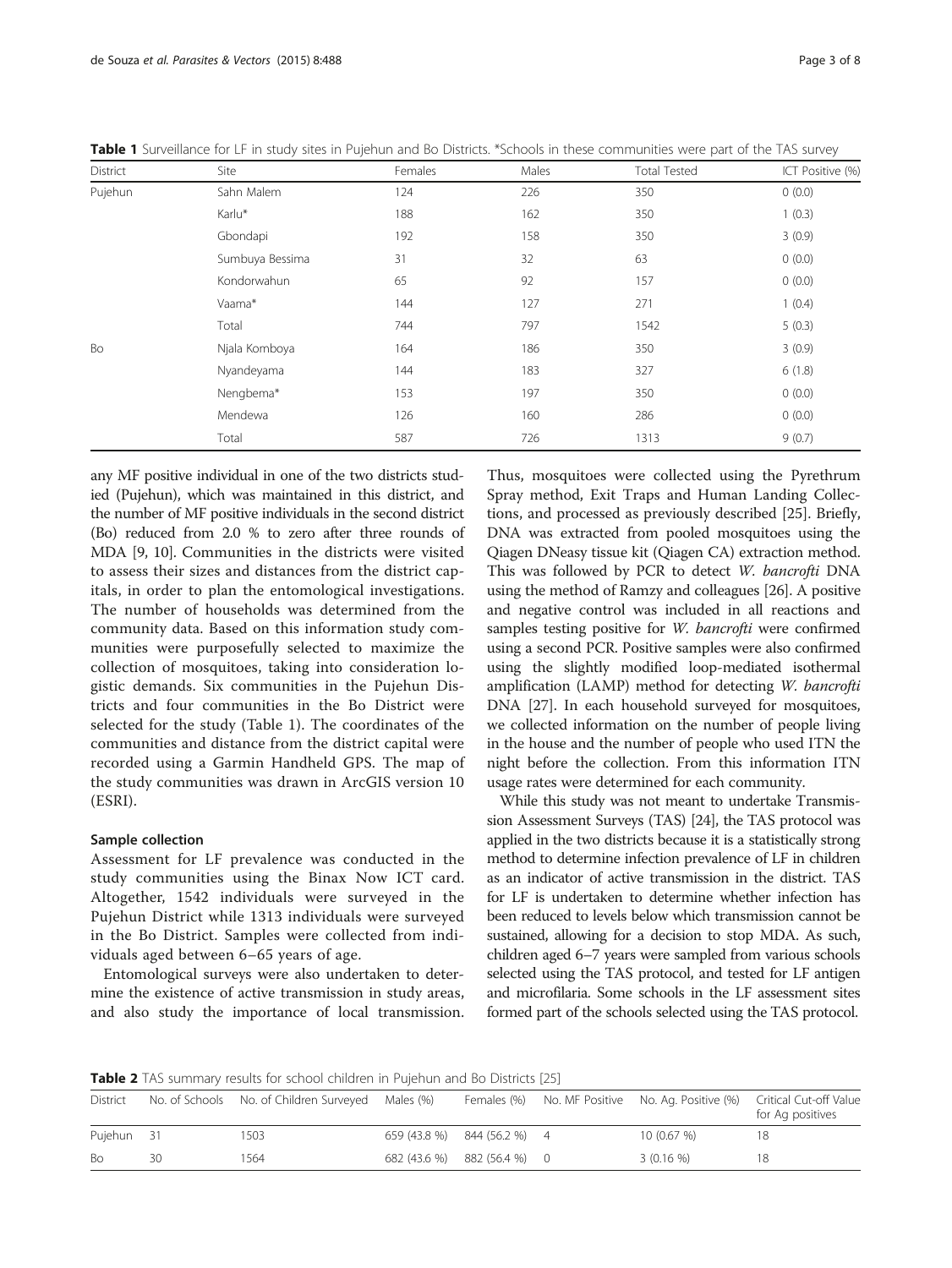|         | Names of schools          | Town/Village    | <b>Total Tested</b> | No. of Ag. Positives (%) | No. of MF Positives (%) |
|---------|---------------------------|-----------------|---------------------|--------------------------|-------------------------|
| Pujehun | Roman Catholic school     | Potoru-Zimmi Rd | 50                  | 3(6.0)                   | 2(4.0)                  |
|         | United Muslim Association | Tongay/Pujehun  | 42                  | 3(7.1%                   | $\mathbf{0}$            |
|         | SLC Primary School        | Boma            | 50                  | 1(2.0)                   | 1(2.0)                  |
|         | SLC Primary School        | Karlu*          | 50                  | 1(2.0)                   | 1(2.0)                  |
|         | SLC Primary School        | Mano Gbojeima   | 50                  | 1(2.0)                   | $\mathbf{0}$            |
|         | Roman Catholic school     | Zimmi Makpele   | 50                  | 1(2.0)                   | $\mathbf 0$             |
| Bo      | S.D.A. Samamie            | Bo              | 59                  | 1(1.7)                   | $\mathbf{0}$            |
|         | UMC Jembeh                | Jembeh          | 52                  | 1(1.9)                   | $\mathbf{0}$            |
|         | <b>UMC Primary School</b> | <b>Benduma</b>  | 49                  | 1(2.0)                   | $\circ$                 |

Table 3 School clusters positive during the TAS survey

#### Statistical analysis

Infection in the vector population was calculated using the Poolscreen v2.0 [\[28](#page-6-0)] to determine the maximum likelihood of infection together with the associated 95 % CIs. From the ICT and TAS survey, the prevalence (%) of antigenemia and microfilaremia was calculated as the number of positive people divided by the number of people examined.

#### Results

The cross sectional surveys revealed that out of the six communities surveyed in Pujehun district, three were positive for W. bancrofti infection using ICT cards (Table [1\)](#page-2-0). In Bo, two communities out of four were positive for antigen. The total antigen prevalence in the districts was 0.3 % (5/1542) and 0.7 % (9/1313) in the Pujehun and Bo districts respectively.

Following the TAS protocol, ten antigen and four MF positive children were identified in the Pujehun district (Table [2](#page-2-0)) [\[25\]](#page-6-0), while only three antigen positive children were detected in Bo. No MF positive children were detected in Bo. The antigen levels following the school cluster surveys were 0.67 % and 0.16 % in Pujehun and Bo respectively. Despite the antigen levels being below

the recommended prevalence for stopping MDA in the districts, antigen levels were  $\geq 2$  % in some of the school clusters used in the TAS protocol (Table 3).

The entomological surveys revealed that low numbers of An. gambiae were caught in the study villages and processed for W. bancrofti infection (Table 4). In Pujehun, a total of 259 An. gambiae mosquitoes were processed for W. bancrofti infection in 21 pools (pool range 3–20). Despite the low numbers of mosquitoes collected and processed, molecular xenomonitoring revealed two pools positive for W. bancrofti DNA, with a Maximum Likelihood Infection (MLI) estimate of 0.79 % (Table 4), in communities where antigen positive individuals were identified (Fig. [1\)](#page-4-0). In Bo, 791 mosquitoes were collected and no positive mosquitoes were detected. The ITN usage in the districts was also estimated to be 66.1 % (193/292) in Pujehun and 49.3 % (621/1260) in Bo.

#### **Discussion**

The results of the antigen prevalence survey revealed that levels were below the thresholds that signify sustainable transmission [\[25\]](#page-6-0). However, it is worth mentioning that

Table 4 Xenomonitoring results from Pujehun and Bo Districts

| <b>Districts</b> | Sites           | ITN Usage (%)   | No. of mosquitoes | No. of pools | Pools positive (MLI %) | 95 % CI                  |
|------------------|-----------------|-----------------|-------------------|--------------|------------------------|--------------------------|
| Pujehun          | Sahn Malen      | 30/59 (50.8)    | 65                | 5            | 0                      | $\overline{\phantom{a}}$ |
|                  | Karlu*          | 22/37 (59.5)    | 75                | 5            | 1(1.42)                | $0.044 - 7.1$            |
|                  | Gbondapi        | 31/46 (67.4)    | 18                | 2            | 0                      | $\overline{\phantom{a}}$ |
|                  | Sumbuya Bessima | 35/73 (47.9)    | 14                | 2            | $\Omega$               |                          |
|                  | Kundorwahun     | 42/44 (95.5)    | 36                | 2            | 0                      |                          |
|                  | Vaama           | 33/33 (100.0)   | 51                | 5            | 1(2.04)                | $0.064 - 10.1$           |
|                  | Total           | 193/292 (66.1)  | 259               | 21           | 2(0.79)                | $0.094 - 2.76$           |
| Bo               | Njala Komboya   | 53/146 (36.3)   | 135               | 8            | $\Omega$               |                          |
|                  | Nyandeyama      | 213/343 (62.1)  | 492               | 26           | $\Omega$               | $\overline{\phantom{a}}$ |
|                  | Nengbema        | 174/232 (75.0)  | 80                | 5            | $\Omega$               |                          |
|                  | Mendewa         | 181/539 (33.6)  | 84                | 6            | $\Omega$               |                          |
|                  | Total           | 621/1260 (49.3) | 791               | 45           | $\Omega$               |                          |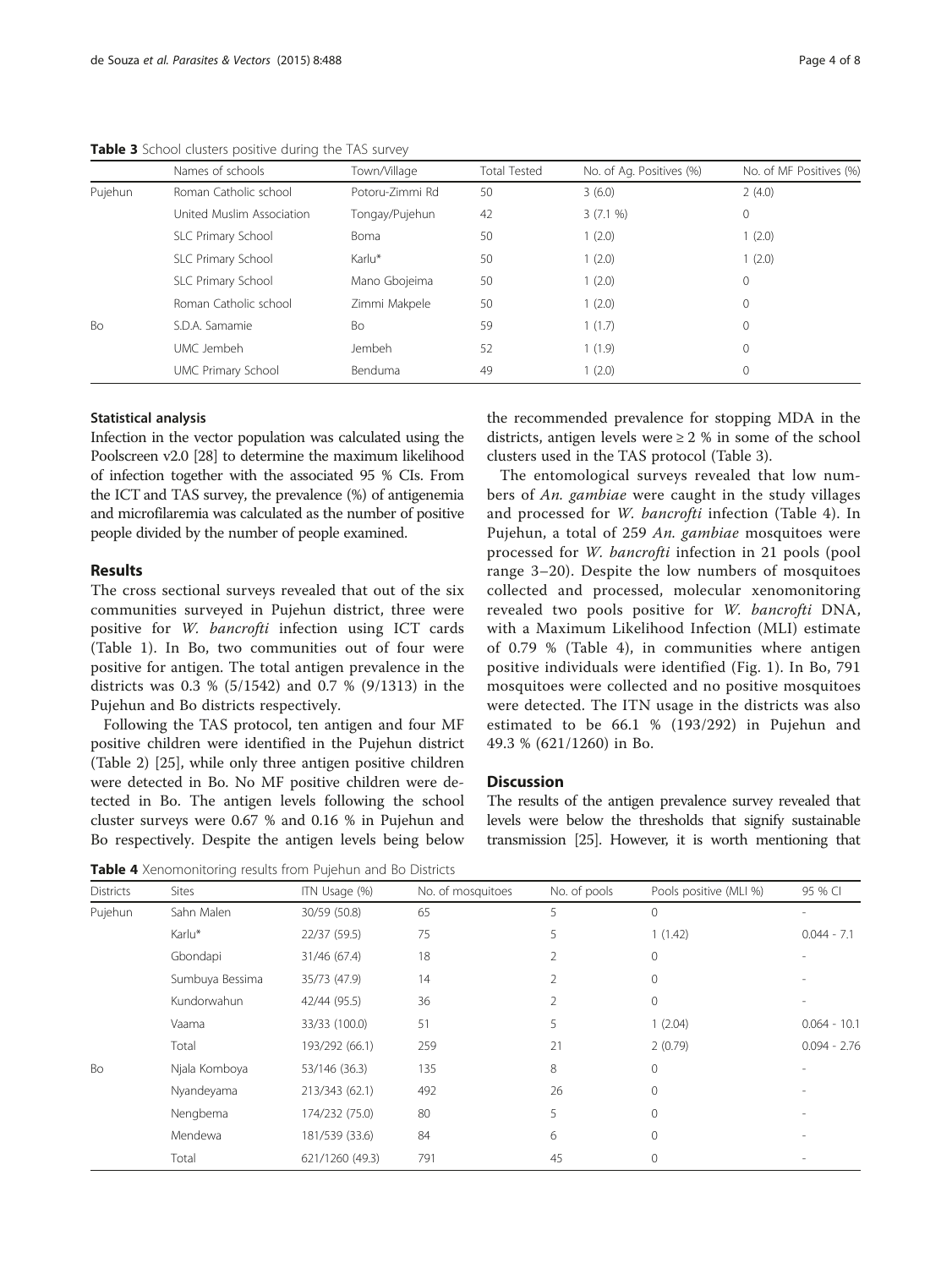

<span id="page-4-0"></span>

even though the antigen levels were below the recommended levels for the entire districts, antigen levels were ≥ 2 % in some of the school clusters used in the TAS protocol, with similar observations made in Sri Lanka and Zanzibar [[5, 29\]](#page-6-0). During the mapping surveys in 2008, Pujehun was one of the districts with low endemicity of antigenemia (4 %), with no microfilaria detected [\[10](#page-6-0)]. Nonetheless, our study revealed the existence of areas with residual transmission in Pujehun district with evidence of active but highly focal transmission of LF through the detection of MF in children and uptake of MF by LF vectors. While areas of residual transmission may be termed as hotspots, it is important to clearly

establish what can be considered a hotspot in LF transmission. We considered a hotspot to be: 1. an area where MF carriers persisted after 3 or more rounds of MDA when the sentinel site prevalence is less than 1 %; 2. school clusters with antigen prevalence of > 2 % in 6–7 year olds, following TAS. The existence of areas of residual transmission in Pujehun District (Fig. 1) illustrates the focality of Anopheles-transmitted LF and challenges faced in selecting high risk areas for sentinel site and spot check surveys, and the need for adopting more statistically robust sampling strategies and reviewing the size of the evaluation unit for TAS [[4\]](#page-6-0).

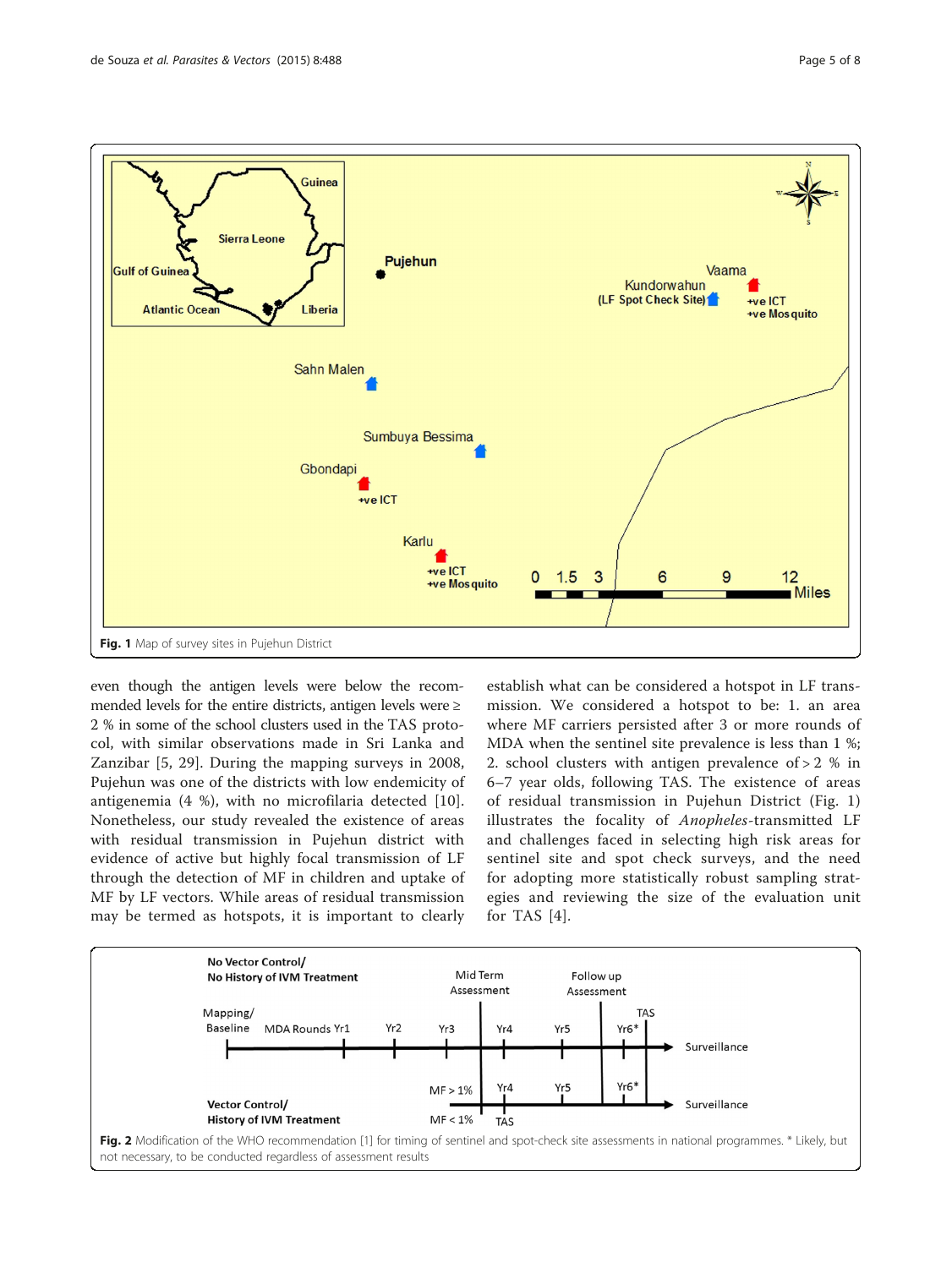The low numbers of mosquitoes collected in the study areas is probably the result of the high ITN usage in the study areas (66.1 % and 49.3 % in Pujehun and Bo respectively). There has been an increased use of insecticide treated nets through mass ITN distribution campaigns in Sierra Leone and in the Pujehun and Bo Districts [\[12, 13](#page-6-0)]. By 2010, 67.2 % LLIN usage was reported in the study areas [\[13\]](#page-6-0). Prior to this, the use of ITN has never been tried in forest zones, and the introduction of ITN in Bo district followed earlier studies to evaluate the Anopheline ecology and behaviour, to understand the role of the vectors in malaria epidemiology and formulate appropriate strategies for the area [\[30](#page-6-0)–[33](#page-6-0)].

The detection of positive mosquitoes in areas positive for antigen in humans indicates possible on-going transmission, and similar results have been obtained in the American Samoa [\[34\]](#page-6-0). These results support the evidence that molecular xenomonitoring can be an effective tool in post-MDA surveillance [\[5](#page-6-0), [34\]](#page-6-0). While there is currently no existing target threshold for monitoring parasite DNA prevalence in Anopheline vectors [[5](#page-6-0), [35](#page-6-0)], 0.25 % has been suggested as the maximum infection prevalence expected to sustain transmission by Culex species [\[5](#page-6-0)]. Studies are required to determine cut-off threshold for Anopheles mosquitoes. Further, given that Culex mosquitoes are more efficient LF vectors than Anopheles, we advocate the establishment for different cut-offs for these species by TAS, as the current algorithm for choosing TAS design is similar in areas where LF is transmitted by Anopheles and Culex species [\[24](#page-6-0)].

In Sierra Leone, as in the other countries in West Africa, lymphatic filariasis is transmitted by the malaria carrying Anopheles mosquitoes and Culex species play little or no role in the transmission of the disease [\[18](#page-6-0)]. Very early studies elsewhere have shown that where LF transmission by Anopheles mosquitoes was interrupted through vector control alone, transmission never resumed. The control of vectors through house-spraying with residual insecticides resulted in the sustained interruption of LF by the Anopheles punctulatus group in Solomon Islands [\[36](#page-6-0)] and parts of Papua New Guinea [\[37\]](#page-6-0), and cases of LF resurgence only detected in countries where Culex mosquitoes were the vectors, including Zanzibar in United Republic of Tanzania [\[7](#page-6-0), [8](#page-6-0), [29](#page-6-0)]. As suggested by Webber, vector biting rates of Anopheline mosquitoes less than 0.66 bites/man/h are unlikely to sustain the transmission of LF [\[36\]](#page-6-0), and malaria control efforts targeting the Anopheles mosquito therefore have the potential to impact LF transmission in Africa [[23](#page-6-0), [38\]](#page-6-0), except in areas where some species of Anopheline mosquitoes have the potential to exhibit the phenomenon of limitation [\[39, 40](#page-6-0)]. As such, what is the significance of areas of residual transmission on the elimination of LF? Studies elsewhere, including Mali in West Africa, have shown that the existence of areas of possible transmission did not result in resurgence of the disease [[36, 37](#page-6-0), [41](#page-7-0)]. Before China was certified free of LF in 2007, studies had shown that despite the presence of residual MF prevalence in the population, transmission was considered to have been interrupted [[42](#page-7-0), [43\]](#page-7-0). This does lead us to operate on the hypothesis that the threshold for active transmission of LF in areas where Anopheles mosquitoes exhibit facilitation is higher compared to areas where *Culex* mosquitoes are principal vectors. As such, these observations bring into question the importance of areas with residual infections on the elimination of LF.

#### Conclusion

From this study and other reports from elsewhere, we conclude that the existence of areas of residual transmission will not necessarily lead to the spread of Anopheles transmitted LF infection, where the vectors exhibit facilitation. What should be emphasized is the value of xenomonitoring in determining if ongoing vector control activities, biting rates and infection rates of the vectors can support the transmission of the disease. Additional control strategies may then be implemented based on the evidence obtained from the xenomonitoring surveys in these areas. Furthermore, it may not be necessary to complete the minimum 5 rounds of MDA before implementing TAS, when mid-term assessments reveal MF prevalence below 1 % or 2 % antigen level, in Anopheles transmission areas with active and effective malaria vector control efforts. Implementing 2 additional rounds of MDA before TAS in these areas will require significant resources that can better be directed to other areas with more pressing needs. Thus we propose a modification (Fig. [2\)](#page-4-0) of the WHO recommendation for the timing of sentinel and spot-check site assessments in national programs [[1\]](#page-6-0), depending on whether LF endemic areas have a history of Ivermectin treatment and/or implement vector control strategies which may differ in various countries, through ITN/LLIN distribution or Indoor Residual Spray.

#### Competing interests

The authors declare that they have no competing interests.

#### Authors' contributions

Conceived and designed the experiments: DKdS, BGK, MPR, DAB, MJB. Performed the experiments: DKdS, RA, SS, AB. Analysed the data: DKdS, RA, SS, AB, BGK, MPR, JBK, DAB, MJB. Contributed reagents/materials/ analysis tools: MJB, DAB. Wrote the paper: DKdS, RA, SS, AB, BGK, MPR, JBK, DAB, MJB. All authors read and approved the final manuscript.

#### Acknowledgement

This study was supported by the Filarial Programs Support Unit, through funds from DFID. We are also grateful to the study communities and participants, for accepting to take part in this study. A special thank-you to all field and laboratory workers for their participation in this study.

#### Author details

<sup>1</sup>Noguchi Memorial Institute for Medical Research, University of Ghana, Legon, Ghana. <sup>2</sup> Centre for Neglected Tropical Diseases, Liverpool School of Tropical Medicine, Liverpool, UK. <sup>3</sup>Mercy Hospital Research Laboratory, Bo,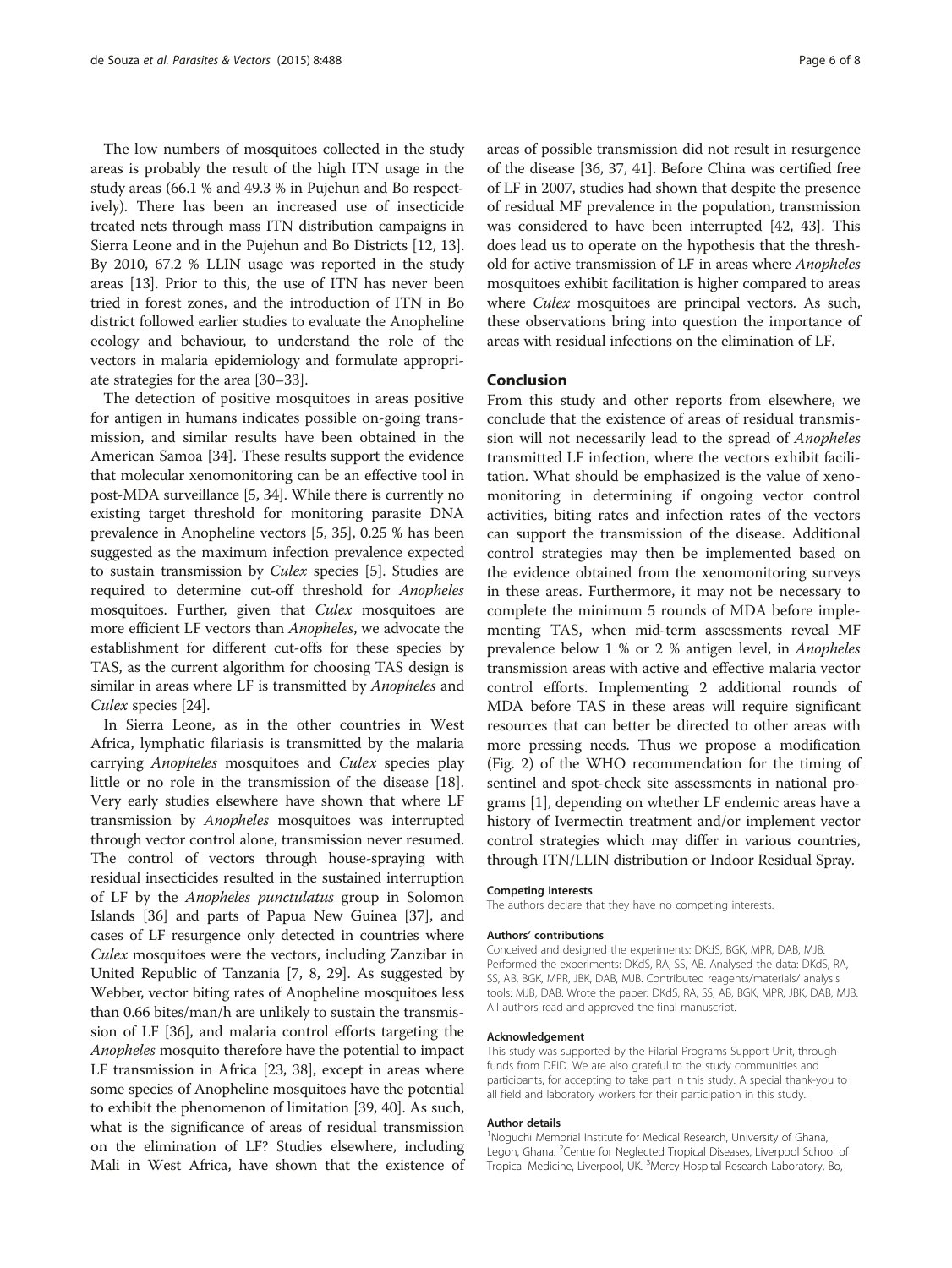<span id="page-6-0"></span>Sierra Leone. <sup>4</sup>Ministry of Health and Sanitation, Freetown, Sierra Leone. <sup>5</sup>Task Force for Global health, Atlanta, USA.

## Received: 28 July 2015 Accepted: 11 September 2015<br>Published online: 24 September 2015

#### References

- 1. WHO. Lymphatic Filariasis: a handbook for national elimination programmes. Geneva, Switzerland: World Health Organization; 2013.
- 2. Njomo DW, Mukoko DA, Nyamongo NK, Karanja J. Increasing Coverage in Mass Drug Administration for Lymphatic Filariasis Elimination in an Urban Setting: a Study of Malindi Town, Kenya. PLoS ONE. 2014;9(1), e83413.
- 3. Weerasooriya M, Yahathugoda C, Wickramasinghe D, Gunawardena K, Dharmadasa R, Vidanapathirana K, et al. Social mobilisation, drug coverage and compliance and adverse reactions in a Mass Drug Administration (MDA) Programme for the Elimination of Lymphatic Filariasis in Sri Lanka. Filaria J. 2007;6(1):11.
- 4. Swaminathan S, Perumal V, Adinarayanan S, Kaliannagounder K, Rengachari R, Purushothaman J. Epidemiological Assessment of Eight Rounds of Mass Drug Administration for Lymphatic Filariasis in India: Implications for Monitoring and Evaluation. PLoS Negl Trop Dis. 2012;6(11), e1926.
- 5. Rao RU, Nagodavithana KC, Samarasekera SD, Wijegunawardana AD, Premakumara WDY, Perera SN, et al. A Comprehensive Assessment of Lymphatic Filariasis in Sri Lanka Six Years after Cessation of Mass Drug Administration. PLoS Negl Trop Dis. 2014;8(11), e3281.
- Brady M, GAELF. Seventh meeting of the Global Alliance to Eliminate Lymphatic Filariasis: reaching the vision by scaling up, scaling down, and reaching out. Parasit Vectors. 2014;7(1):46.
- 7. Harb M, Faris R, Gad AM, Hafez ON, Ramzy RM. The resurgence of lymphatic filariasis in the Nile delta. Bull World Health Organ. 1993;71:49–54.
- Sunish IP, Rajendran R, Mani TR, Munirathinam A, Tewari SC, Hiriyan J, et al. Resurgence in filarial transmission after withdrawal of mass drug administration and the relation between antigenaemia and microfilaraemiaa longitudinal study. Trop Med Int Health. 2002;7:59–69.
- 9. Koroma JB, Sesay S, Sonnie M, Hodges MH, Sahr F, Zhang Y, et al. Impact of Three Rounds of Mass Drug Administration on Lymphatic Filariasis in Areas Previously Treated for Onchocerciasis in Sierra Leone. PLoS Negl Trop Dis. 2013;7(6), e2273.
- 10. Koroma J, Bangura M, Hodges M, Bah M, Zhang Y, Bockarie M. Lymphatic filariasis mapping by Immunochromatographic Test cards and baseline microfilaria survey prior to mass drug administration in Sierra Leone. Parasit Vectors. 2012;5(1):10.
- 11. Hodges ME, Koroma JB, Sonnie M, Kennedy N, Cotter E, MacArthur C. Neglected tropical disease control in post-war Sierra Leone using the Onchocerciasis Control Programme as a platform. International Health. 2011;3(2):69–74.
- 12. Bennett A, Smith SJ, Yambasu S, Jambai A, Alemu W, Kabano A, et al. Household Possession and Use of Insecticide-Treated Mosquito Nets in Sierra Leone 6 Months after a National Mass-Distribution Campaign. PLoS One. 2012;7(5), e37927.
- 13. Gerstl S, Dunkley S, Mukhtar A, Maes P, De Smet M, Baker S, et al. Longlasting insecticide–treated net usage in eastern Sierra Leone – the success of free distribution. Trop Med Int Health. 2010;15(4):480–8.
- 14. Dunyo SK, Nkrumah FK, Simonsen PE. Single-dose treatment of Wuchereria bancrofti infections with ivermectin and albendazole alone or in combination: evaluation of the potential for control at 12 months after treatment. Trans R Soc Trop Med Hyg. 2000;94(4):437–43.
- 15. Dunyo SK, Nkrumah FK, Simonsen PE. A randomized double-blind placebocontrolled field trial of ivermectin and albendazole alone and in combination for the treatment of lymphatic filariasis in Ghana. Trans R Soc Trop Med Hyg. 2000;94(2):205–11.
- 16. Simonsen PE, Magesa SM, Dunyo SK, Malecela-Lazaro MN, Michael E. The effect of single dose ivermectin alone or in combination with albendazole on Wuchereria bancrofti infection in primary school children in Tanzania. Trans R Soc Trop Med Hyg. 2004;98(8):462–72.
- 17. Mutuku FM, King CH, Mungai P, Mbogo C, Mwangangi J, Muchiri EM, et al. Impact of insecticide-treated bed nets on malaria transmission indices on the south coast of Kenya. Malar J. 2011;10:356–6.
- 18. de Souza DK, Koudou B, Kelly-Hope L, Wilson MD, Bockarie MJ, Boakye DA. Lymphatic filariasis vectors and the implications for accelerated elimination of Anopheles-transmitted filariasis in West Africa. Parasit Vectors. 2012;5:259.
- 19. Chesnais CB, Missamou F, Pion SD, Bopda J, Louya F, Majewski AC, et al. A case study of risk factors for lymphatic filariasis in the Republic of Congo. Parasit Vectors. 2014;7:300–0.
- 20. Cano J, Rebollo M, Golding N, Pullan R, Crellen T, Soler A, et al. The global distribution and transmission limits of lymphatic filariasis: past and present. Parasit Vectors. 2014;7(1):466.
- 21. Kazura JW, Bockarie MJ. Lymphatic filariasis in Papua New Guinea: interdisciplinary research on a national health problem. Trend Parasitol. 2003;19(6):260–3.
- 22. Slater HC, Gambhir M, Parham PE, Michael E. Modelling Co-Infection with Malaria and Lymphatic Filariasis. PLoS Comput Biol. 2013;9(6), e1003096.
- 23. Sodahlon YK, Dorkenoo AM, Morgah K, Nabiliou K, Agbo K, Miller R, et al. A Success Story: Togo Is Moving toward Becoming the First Sub-Saharan African Nation to Eliminate Lymphatic Filariasis through Mass Drug Administration and Countrywide Morbidity Alleviation. PLoS Negl Trop Dis. 2013;7(4), e2080.
- 24. WHO. Monitoring and epidemiological assessment of mass drug administration in the global programme to eliminate lymphatic filariasis: a manual for national elimination programmes. In: WHO, editor. In: WHO/ HTM/NTD/PCT/2011. 4th ed. Geneva: WHO; 2011. p. 1–79.
- 25. de Souza DK, Sesay S, Moore MG, Ansumana R, Narh CA, Kollie K, et al. No Evidence for Lymphatic Filariasis Transmission in Big Cities Affected by Conflict Related Rural–urban Migration in Sierra Leone and Liberia. PLoS Negl Trop Dis. 2014;8(2), e2700.
- 26. Ramzy RMR, Farid HA, Kamal IH, Ibrahim GH, Morsy ZS, et al. A polymerase chain reaction-based assay for detection of Wuchereria bancrofti in human blood and Culex pipiens. Trans R Soc Trop Med Hyg. 1997;91:156–60.
- 27. Takagi H, Itoh M, Kasai S, Yahathugoda TC, Weerasooriya MV, et al. Development of loop-mediated isothermal amplification method for detecting Wuchereria bancrofti DNA in human blood and vector mosquitoes. Parasitol Int. 2011;60:493–7.
- 28. Katholi C, Toé L, Merriweather A, Unnasch T. Determining the prevalence of Onchocerca volvulus infection in vector populations by PCR screening of pools of black flies. J Infect Dis. 1995;172:1414–7.
- 29. Rebollo MP, Mohammed KA, Thomas B, Ame S, Ali SM, Cano J, et al. Cessation of Mass Drug Administration for Lymphatic Filariasis in Zanzibar in 2006: Was Transmission Interrupted? PLoS Negl Trop Dis. 2015;9(3), e0003669.
- 30. Bockarie MJ, Service MW, Barnish G, Maude GH, Greenwood BM. Malaria in a rural area of Sierra Leone. III. Vector ecology and disease transmission. Ann Trop Med Parasitol. 1994;88(3):251–62.
- 31. Bockarie MJ, Service MW, Toure YT, Traore S, Barnish G, Greenwood BM. The ecology and behavior of the forest form of Anopheles gambiae s.s. Parassitologia. 1993;35:5–8.
- 32. Bockarie MJ. Vector ecology and malaria transmission in southern Sierra Leone. Liverpool: UK: University of Liverpool; 1992.
- 33. Bockarie MJ, Service MW, Barnish G, Toure YT. Vectorial capacity and entomologica; inoculation rates of Anopheles gambiae in a high rainfall forested area of southern Sierra Leone. Trop Med Parasitol. 1995;46:164–71.
- 34. Schmaedick MA, Koppel AL, Pilotte N, Torres M, Williams SA, Dobson SL, et al. Molecular Xenomonitoring Using Mosquitoes to Map Lymphatic Filariasis after Mass Drug Administration in American Samoa. PLoS Negl Trop Dis. 2014;8(8), e3087.
- 35. Farid HA, Morsy ZS, Helmy H, Ramzy RM, El Setouhy M, Weil GJ. A critical appraisal of molecular xenomonitoring as a tool for assessing progress toward elimination of Lymphatic Filariasis. Am J Trop Med Hyg. 2007;77(4):593–600.
- 36. Webber RH, Southgate BA. The maximum density of anopheline mosquitoes that can be permitted in the absence of continuing transmission of filariasis. Trans R Soc Trop Med Hyg. 1981;75:499–506.
- 37. Bockarie M. Can lymphatic filariasis be eradicated in Papua New Guinea? Papua New Guinea Med J. 1994;37:61–4.
- 38. Kelly-Hope LA, Molyneux DH, Bockarie MJ. Can malaria vector control accelerate the interruption of lymphatic filariasis transmission in Africa; capturing a window of opportunity? Parasit Vectors. 2013;6:39.
- 39. Amuzu H, Wilson M, Boakye D. Studies of Anopheles gambiae s.l (Diptera: Culicidae) exhibiting different vectorial capacities in lymphatic filariasis transmission in the Gomoa district, Ghana. Parasit Vectors. 2010;3(1):85.
- 40. Boakye D, Wilson M, Appawu M, Gyapong J. Vector competence, for Wuchereria bancrofti, of the Anopheles populations in the Bongo district of Ghana. Ann Trop Med Parasitol. 2004;98(5):501–8.